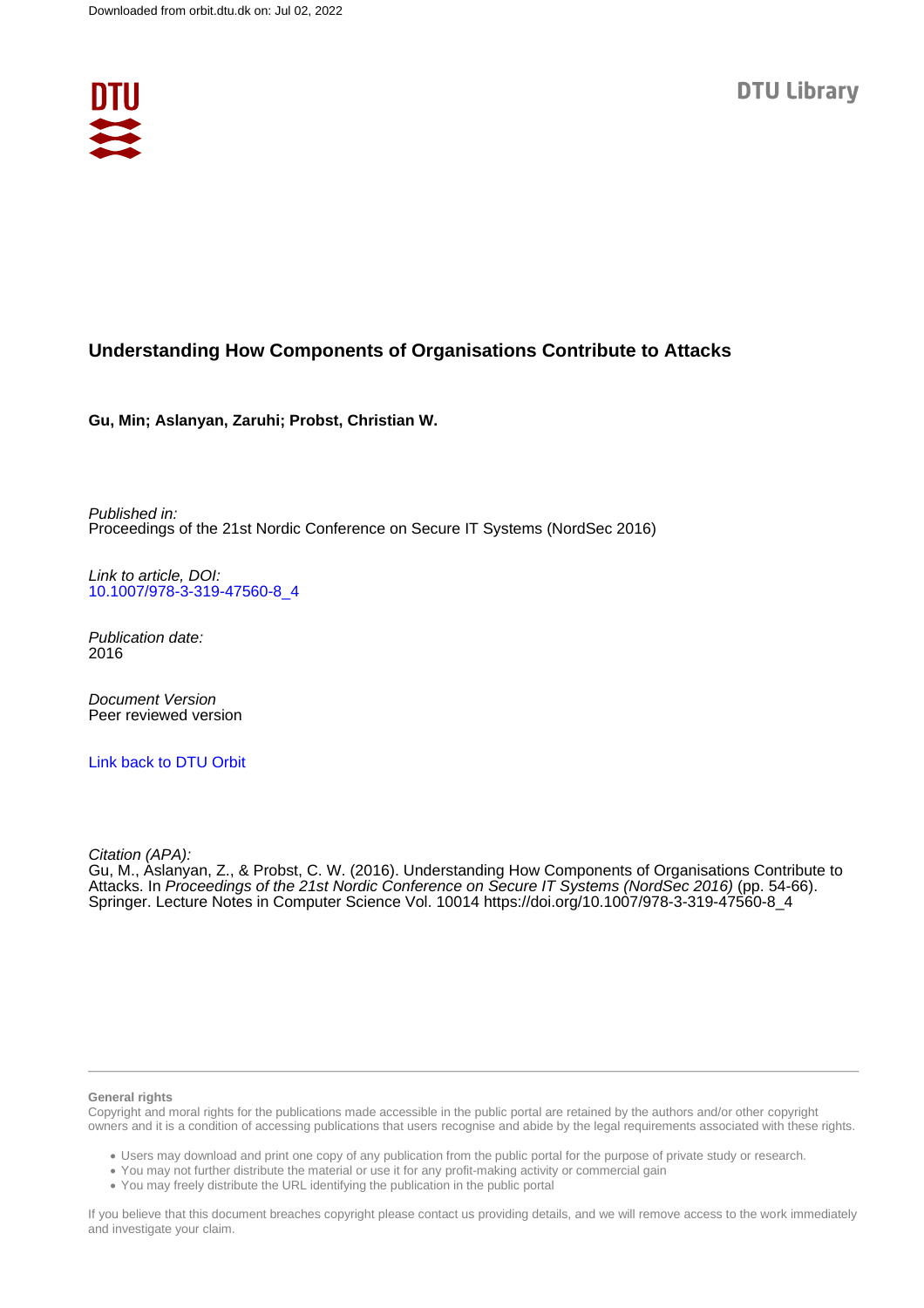# Understanding how Components of Organisations contribute to Attacks

Min Gu, Zaruhi Aslanyan, and Christian W. Probst

Technical University of Denmark s146723@student.dtu.dk {zaas, cwpr}@dtu.dk

Abstract. Attacks on organisations today explore many different layers, including buildings infrastructure, IT infrastructure, and human factor – the physical, virtual, and social layer. Identifying possible attacks, understanding their impact, and attributing their origin and contributing factors is difficult. Recently, system models have been used for automatically identifying possible attacks on the modelled organisation. The generated attacks consider all three layers, making the contribution of building infrastructure, computer infrastructure, and humans (insiders and outsiders) explicit. However, this contribution is only visible in the attack trees as part of the performed steps; it cannot be mapped back to the model directly since the actions usually involve several elements (attacker and targeted actor or asset). Especially for large attack trees, understanding the relations between several model components quickly results in a large quantity of interrelations, which are hard to grasp. In this work we present several approaches for visualising attributes of attacks such as likelihood of success, impact, and required time or skill level. The resulting visualisations provide a link between attacks on an organisations and the contribution of parts of an organisation to the attack and its impact.

### 1 Introduction

Modern organisations are complex entities. Understanding the interactions between the organisation's infrastructure, IT system, and human actors is difficult; understanding possible attacks on the organisation even more so. Traditional risk assessment methods describe processes that can be used to identify attacks, and to explain the attacks' potential impact on the organisation. However, the focus of these techniques is often rather technical and ignores the internal structure and functioning of the organisation.

To improve the scope of risk assessment and the level of scrutiny, security researchers have suggested socio-technical security models, which include the physical, virtual, and social layer of organisations. Socio-technical security models acknowledge the need of considering all these levels in assessing the risk faced by an organisation since an increasing number of attacks today do involve attack steps on all three levels. The recent attack on a German steel mill [\[1\]](#page-13-0), for example, started with a spear phishing campaign, installing malware that gave the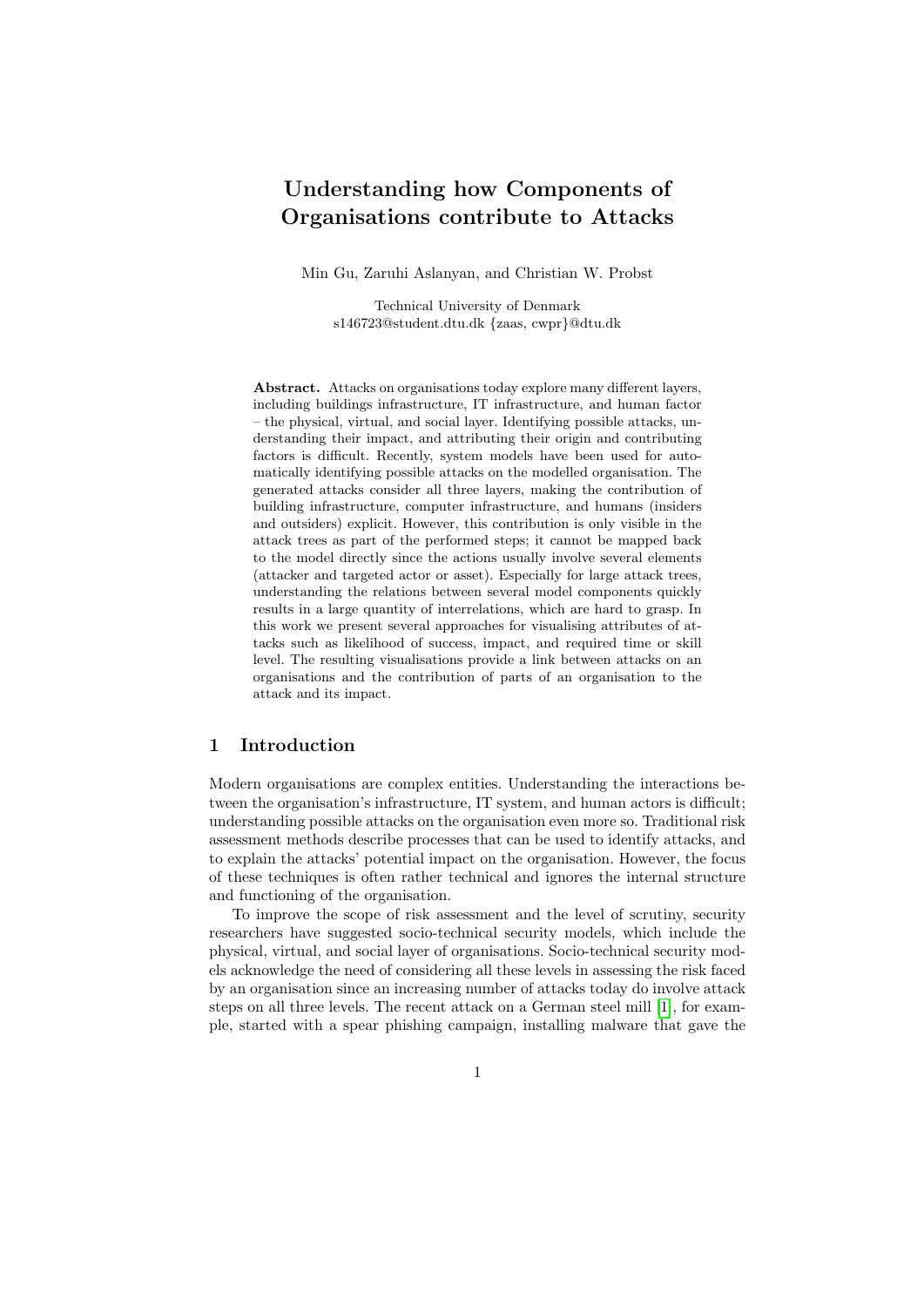attackers access to the office network, and from there to the industrial control system. Eventually, the attack is said to have caused physical damage to the mill's production system.

To communicate the attacks identified in an organisation, attack trees [\[2,](#page-13-1) [3\]](#page-13-2) are often used; due to their relatively loose definition, attack trees can be adapted to the requirements in many different settings. Attack trees provide structure to the represented attacks by relating a node representing the goal of an attack with different alternative or required sub-goals, which an attacker may or must perform. This structure makes attack trees also an appropriate target for automated identification of attacks [\[4](#page-13-3)[–6\]](#page-13-4).

The TRESPASS project [\[7\]](#page-13-5) applies attack trees as an intermediate representation of attacks. Attacks are generated from a socio-technical system model [\[8,](#page-13-6)[9\]](#page-13-7) and are the basis of computing the risk faced by an organisation if one or more of the identified attacks are realised. Properties of interest of these attacks include required resources, such as time or money, likelihood of success, or impact of the attack. The analyses also identify the Pareto frontier of incomparable properties, for example, the likelihood of success of an attack, and the required budget.

When communicating the result of risk assessment, two components are of interest: the actual attacks and the contribution of components of the organisation under scrutiny to these attacks. While properties of attack trees or other attack models can be visualised in enlightening ways [\[10\]](#page-13-8), the same does not hold for the connection between components of the organisation and the attack. Another limiting factor is the sheer size of attack trees, which easily can contain several thousands of nodes. Manual assessment of the individual attacks in huge attack trees is often impossible.

The generated attacks make the contribution of building infrastructure, computer infrastructure, and humans (insiders and outsiders) to the attack explicit. However, this contribution is only visible in the attack trees as part of the performed steps, for example, as leaf labels. Mapping this back to the system model is in principle not complicated. However, the actions usually involve several elements (attacker and targeted actor or asset) that may be located far apart in the model. Especially for large attack trees, visualising these relations quickly results in a large quantity of interrelations, which are hard to grasp.

In this work we present several approaches for visualising attributes of attacks such as likelihood of success, impact, and required time or skill level. The resulting visualisations provide a link between graphical attack models and graphical system models. After a discussion of visualising properties of attack trees, we present our approach of using metrics to identify the importance or contribution of parts of the attack tree, and mapping it to the system model. Our approach currently only considers contribution of model elements – it not, for example, include information on how assets and actors are used in an attack.

Our approach is independent of the attack model or socio-technical system model used. The only requirement is that all model elements have unique identifiers that establish the link between their occurrences in the attack tree and the model, respectively. While we present them in the setting of the  $TRES$  PASS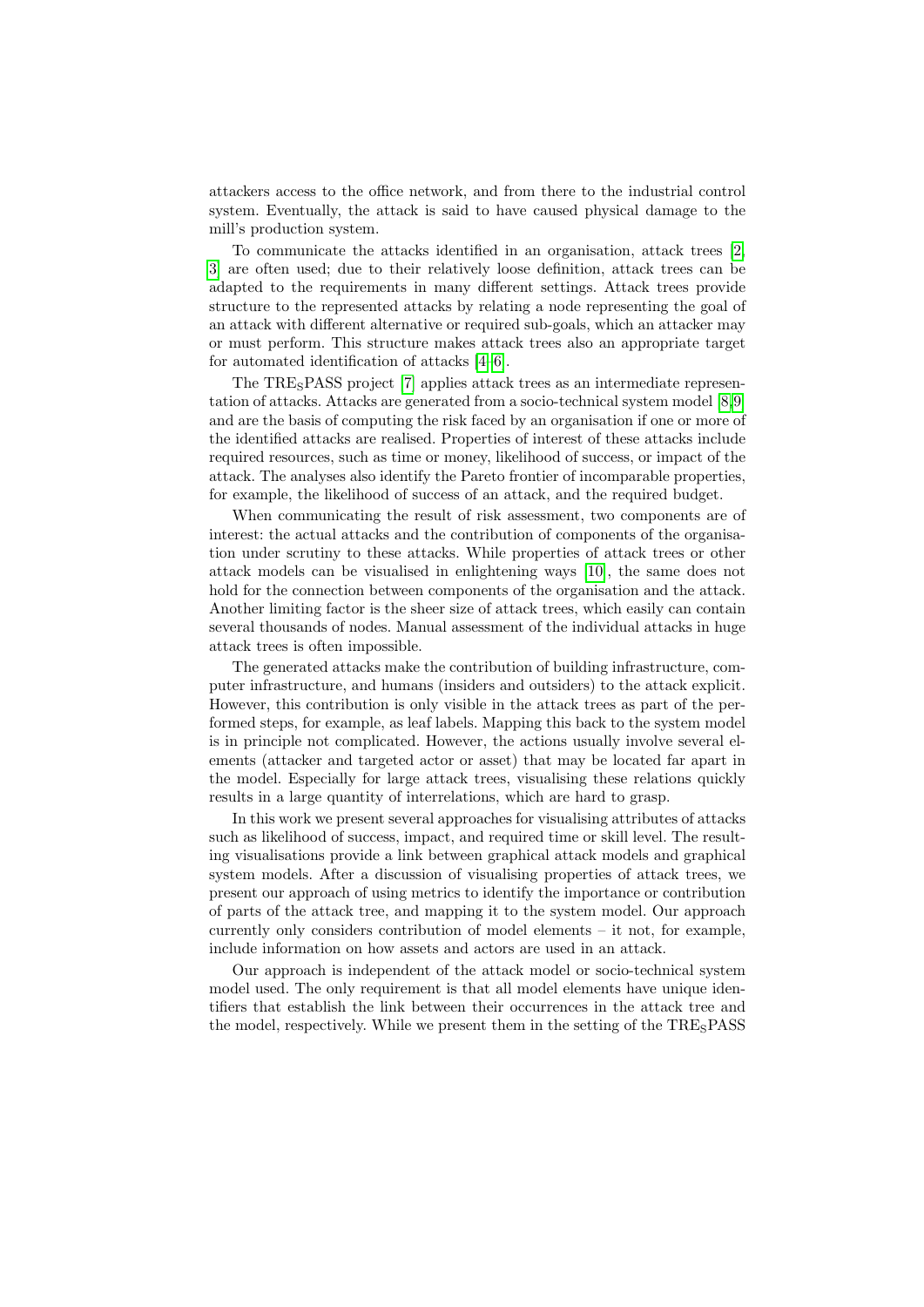model, which is similar to ExASyM [\[11\]](#page-13-9) and Portunes [\[12\]](#page-13-10), the general approach can be applied to any graphical system model and any attack model. For example, the metrics used for visualising model components can also be output as a text file for sorting and further analysis.

The rest of this article is structured as follows. The next section gives an overview of graphical models for systems and attacks, followed by a description of the visualisation of properties of attack trees in Section [3.](#page-5-0) Based on these properties, we specify in Section [4](#page-8-0) metrics for identifying the contribution of components of organisations to the attacks, and show their application in visualising the contribution to attacks. Finally, Section [5](#page-12-0) concludes the paper and discusses future work.

### 2 System and Attack Models

Before discussing the contribution of components of organisations to attacks, we briefly summarise the system and attack models we consider in our work. As stated above, our approach is not limited to specific models for systems and attacks. We only require system models to provide unique identifiers for model elements, and attack models to use these identifiers in describing attack steps.

### 2.1 System Models

System models include representations of both the physical and the digital infrastructure of an organisation. Approaches such as ExASyM [\[11\]](#page-13-9) and Portunes [\[12\]](#page-13-10) represent relevant elements as nodes in a graph. Nodes represent locations, actors, processes, and items, and can be annotated with policies. Actors, processes, and data are located at locations, items and data can also be contained in another item. In our abstraction of the model, these nodes represent the organisational components that enable and contribute to attacks. All elements in the model provide a unique identifier that can be used to refer to the element and to obtain, for example, information on its concrete type, model, or other relevant properties. This information is used in the attack generation, but it can also provide input to the visualisation of system models, for example, whether two elements should be connected by an edge  $(e.g., two locations)$  or one within the other (e.g., two items).

While models such as ExASyM [\[11\]](#page-13-9) and Portunes [\[12\]](#page-13-10) also define actions that can be performed by actors and processes, these are not required for our approach. We only expect to be able to extract actors and arguments of actions from leaf nodes in attack trees.

#### 2.2 Attack Models

Similarly, attack models represent possible attacks on the modelled organisation. For the approach in this paper, we only require that attack goals can be divided into sub-goals that can be combined either conjunctively (must all be completed)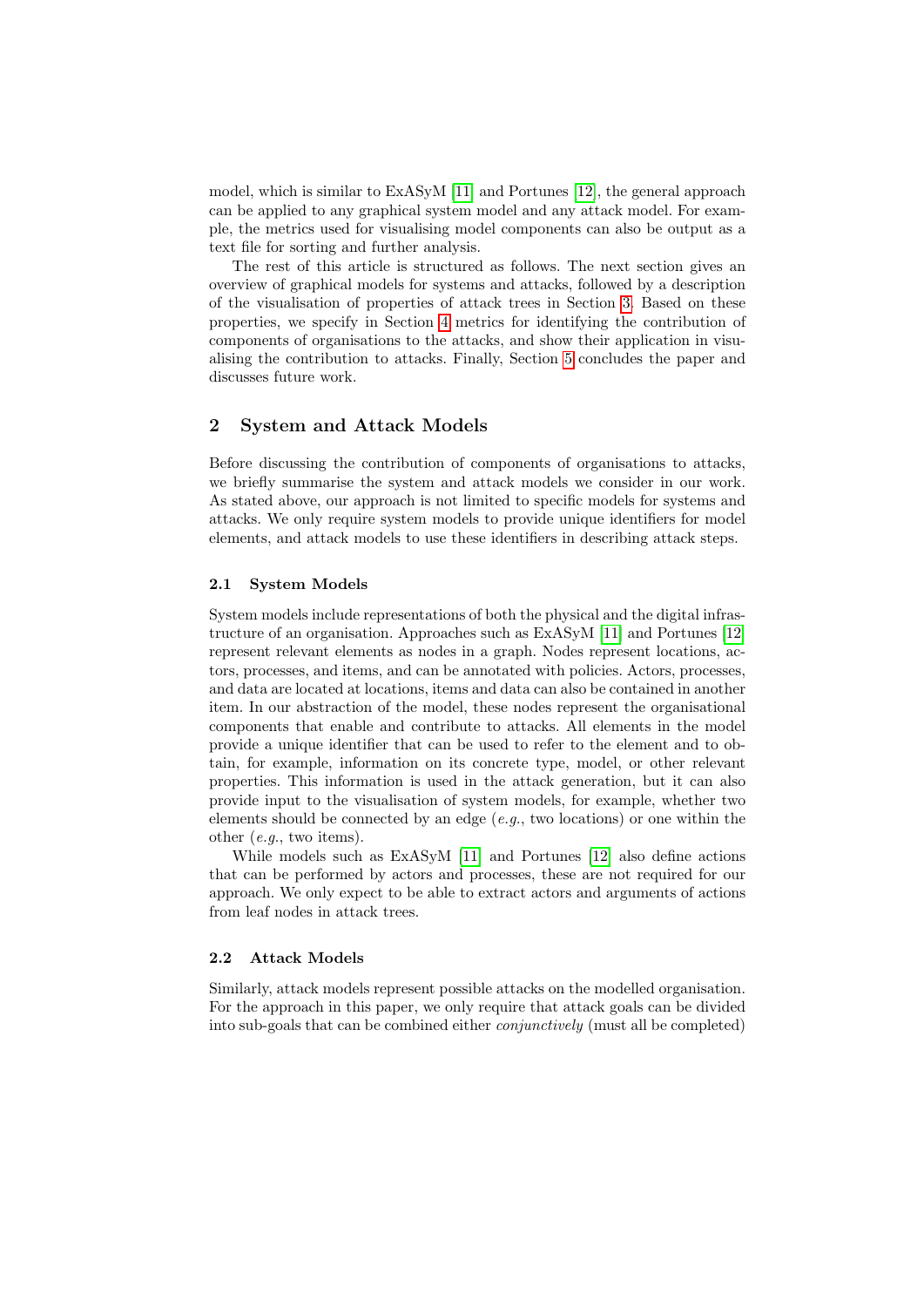or disjunctively (only one sub-goal need to be completed). This is very similar to attack trees [\[2,](#page-13-1) [3\]](#page-13-2), and just as for these it would be interesting to allow more complex combinations at a later point.

As mentioned before we require the attack model to support extraction of actor and assets from the actions in an attack tree. In our current work, actions are contained in the attack-tree leafs. The leaf labels contain words from a regular language that provides, for example, information about type of action, performing actor, which asset is obtained, and where the asset is obtained from. The arguments to the action or exactly the identifiers that connect the attack tree with the system model. We do not need to impose other assumptions that are often found,  $e.g.,$  about the ordering of sub goals from left to right; this is due to the flow-insensitive nature of our visualisation.

#### 2.3 Running Example

We use the same running example in this paper as in [\[5\]](#page-13-11), which is based on a case study in the TRESPASS project [\[7\]](#page-13-5) centred around an actor Alice, who receives some kind of service, e.g., care-taking, provided by an actor Charlie.



<span id="page-4-0"></span>Fig. 1. Graphical representation of the example system. The white rectangles represent locations or items, the gray rectangles represent processes and actors; actors contain the items or data owned by the actor. The round nodes represent data. Solid lines represent the physical connections between locations, and dotted lines represent the present location of actors and processes. The dashed rectangles in the upper right part of some nodes represent the policies assigned to these nodes.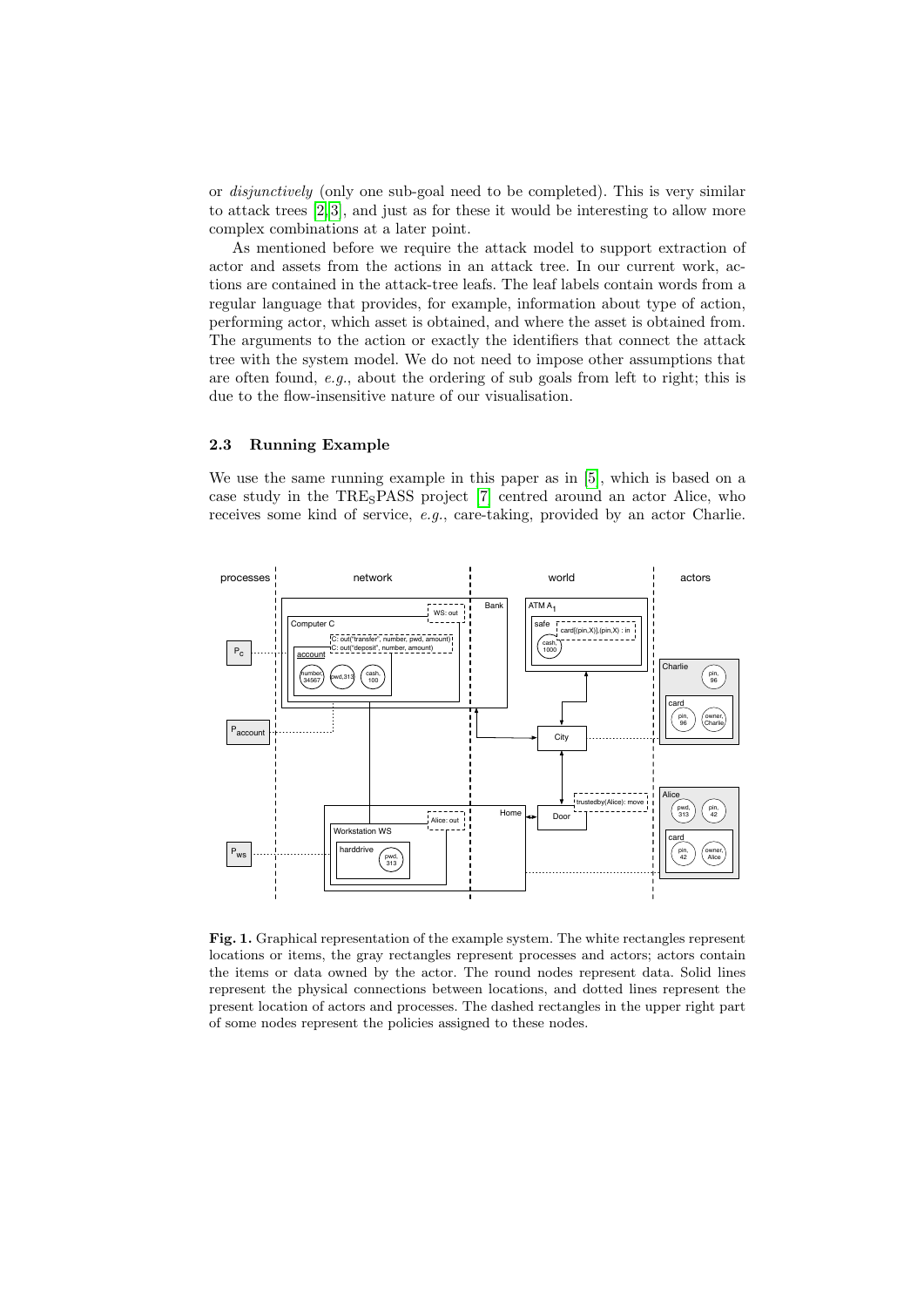Charlie's employer has a company policy that forbids him to accept money from Alice or to steal money. Figure [1](#page-4-0) shows a graphical representation of the example scenario, consisting of Alice's home, a bank with an ATM, and a bank computer. Alice owns a card and a concomitant pin code to obtain money from an ATM, and a password to initiate transfers from her workstation via the bank computer. Some of the nodes are labelled with policies in dashed boxes; for example the money at the ATM requires a card with a pin code, as well as that very pin code in order to obtain money (modelled as input).

Figure [1](#page-4-0) shows a graphical representation of the model of our running example. The locations, represented by small rectangles, are connected through directed edges. Actors are represented as rectangles with a location, e.g., Alice is at home and Charlie is in the city. Both actor nodes and location nodes can contain data and items represented as circles. In our example, Alice has a card that contains a pin code and Alice also has (knows) the pin code for her card. Actor nodes can also represent processes running on the corresponding locations. The processes at the workstation and the bank computer represent the required functionality for transferring money; they initiate transfers from Alice's home  $(P_{WS})$ , and check credentials for transfers  $(P_C)$ .

Note that all elements have either a unique name or a unique value, which serve as their identifiers. If an element occurs more than once, for example, the password  $(pwd, 313)$  or the Alice's pin  $(pin, 42)$ , these occurrences represent copies of the same artefact.

### <span id="page-5-0"></span>3 Visualising Attacks

The analytic risk assessment based on socio-technical security models operates on attack trees and judgments about quantitative properties of the actions performed and the actors performing them. After briefly discussing how to evaluate attack models, we present a simple approach for visualising several, potentially incomparable properties of such models. The approaches discussed in this section provide the input for the attribution of contribution of organisational components to attacks in the next section: the colouring will be used for identifying important parts of the organisation, and the analyses results provide input to the assessment of the contributions.

### <span id="page-5-1"></span>3.1 Evaluating Attack Models

The attack models generated from system models form the basis of analytic risk assessment. Properties of interest [\[13\]](#page-13-12) of these attacks include required resources, such as time or money, likelihood of success, or impact of the attack based on annotations of the leaf nodes in attack trees. Analyses [\[14\]](#page-13-13) also identify the Pareto frontier of incomparable properties, for example, the likelihood of success of an attack, and the required budget.

The mapping of actions to metrics can again be achieved by mapping the action and its arguments to a specific value. These metrics can represent any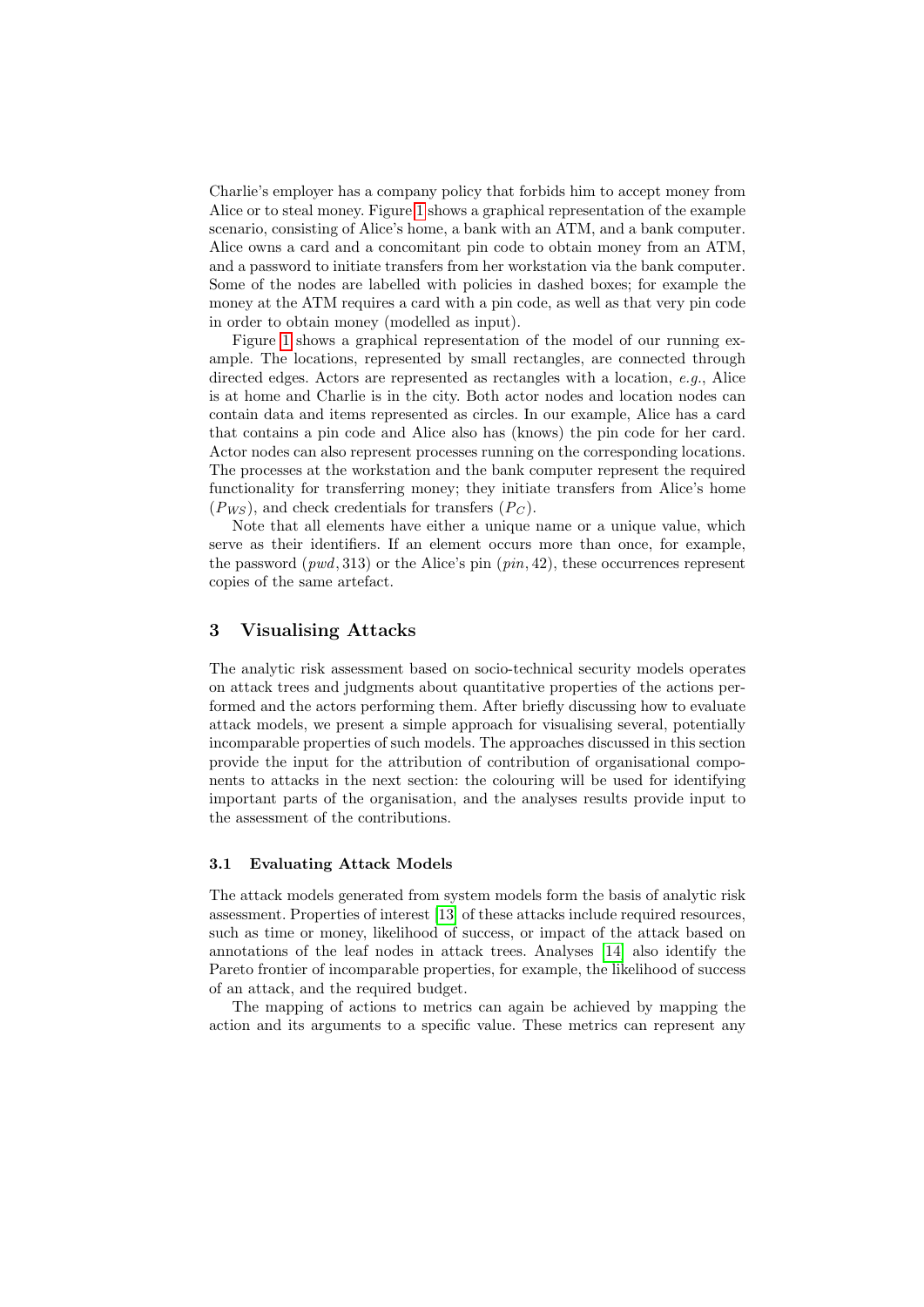

Fig. 2. Attack tree visualisation plot. Nodes with border represent conjunctive nodes, nodes without border disjunctive nodes. The two red paths represent the two attacks with the biggest likelihood of success. The left hand path, however, has a higher chance of success, which is represented by a higher saturation of the colours. The illegible labels for even so small an attack tree document the inapplicability of this concept to showing risk for organisations; attack trees tend to grow so large that they become unhandy and require different visualisation approaches.

quantitative knowledge about components, for example, likelihood, time, price, impact, or probability distributions. The latter could describe behaviour of actors or timing distributions. For the visualisation described in this article the mapping of leaf nodes to metrics and the analyses performed are irrelevant; we assume an attack tree and a mapping from its nodes to an analysis result. For the purpose of this work we have implemented simplified versions of [\[13,](#page-13-12) [14\]](#page-13-13).

### 3.2 Attack Tree Visualisations

While not at the core of our work, we briefly discuss the mapping from attack tree analysis results to visualisations, since these map directly to the visualisation of the contribution of components of organisations to the risk faced by the organisation.

We have applied three visual styles to illustrate the influence of paths in the attack tree on the overall result for the tree: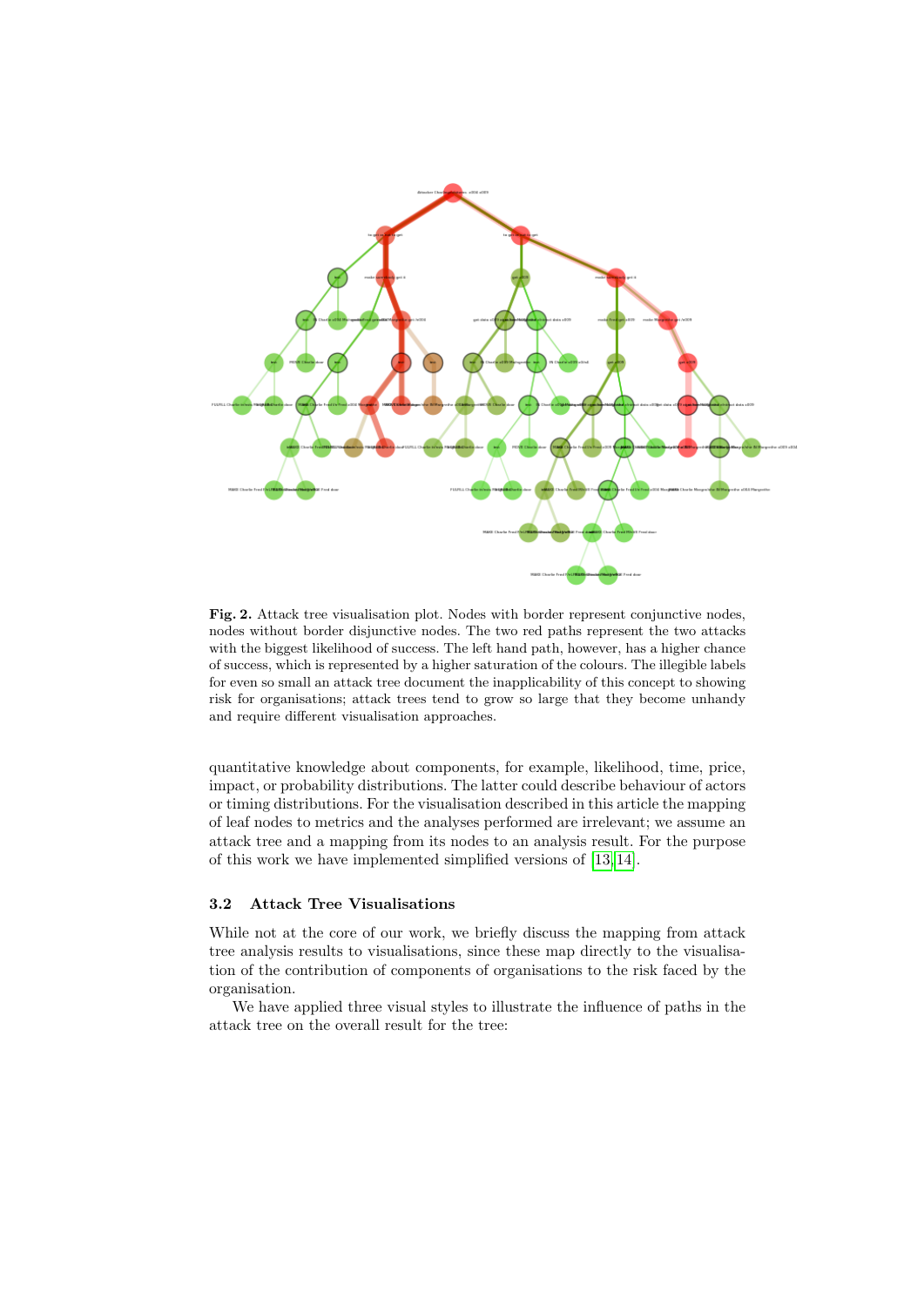- The line width of edges implies the resource usage of a specific path, that is, how resource demanding an attack path is. We assumed attackers always choose the path with lowest cost, lowest time consumption, and lowest difficulty to apply attacking. Thus the line width is inversely proportional to these three parameters – the lower the resource usage of a path, the more likely the attacker to take it (modulo other factors that come next).
- The transparency reflects the likelihood of success of a path in an attack. This attribute is directly defined in the weight measurement: the more transparent a path is, the lower its likelihood of success.
- The last and foremost property is color, which represents the overall impact of a path, normalised to percentage of the highest impact for the whole attack. The impact value is determined by the required resources, likelihood of success as well as the profit of the attack. In general the color scale chosen is between two colours, where one color represents 0%, the other 100%, and other values are combination of the two. In our example the color scale goes from green to red, which means the impact is increasing from low to high.

Clearly, more advanced visualisations provide even deeper insights into the scenarions represented by an attack tree. In the TRE<sub>S</sub>PASS project we have explored many such methods [\[10\]](#page-13-8).

#### <span id="page-7-1"></span>3.3 Pareto-Efficient Solutions

In case of multiple parameters most analytical methods optimise one parameter at a time, e.g., minimise cost or maximise probability of an attack. Such methods may lead to sub-optimal solutions when optimising conflicting parameters,  $e.g.,$ minimising cost while maximising probability; in this scenario it may not be possible to identify the attack that will result in the biggest gain for the attacker.



<span id="page-7-0"></span>Fig. 3. Pareto efficient solutions for the attack tree [\[14\]](#page-13-13).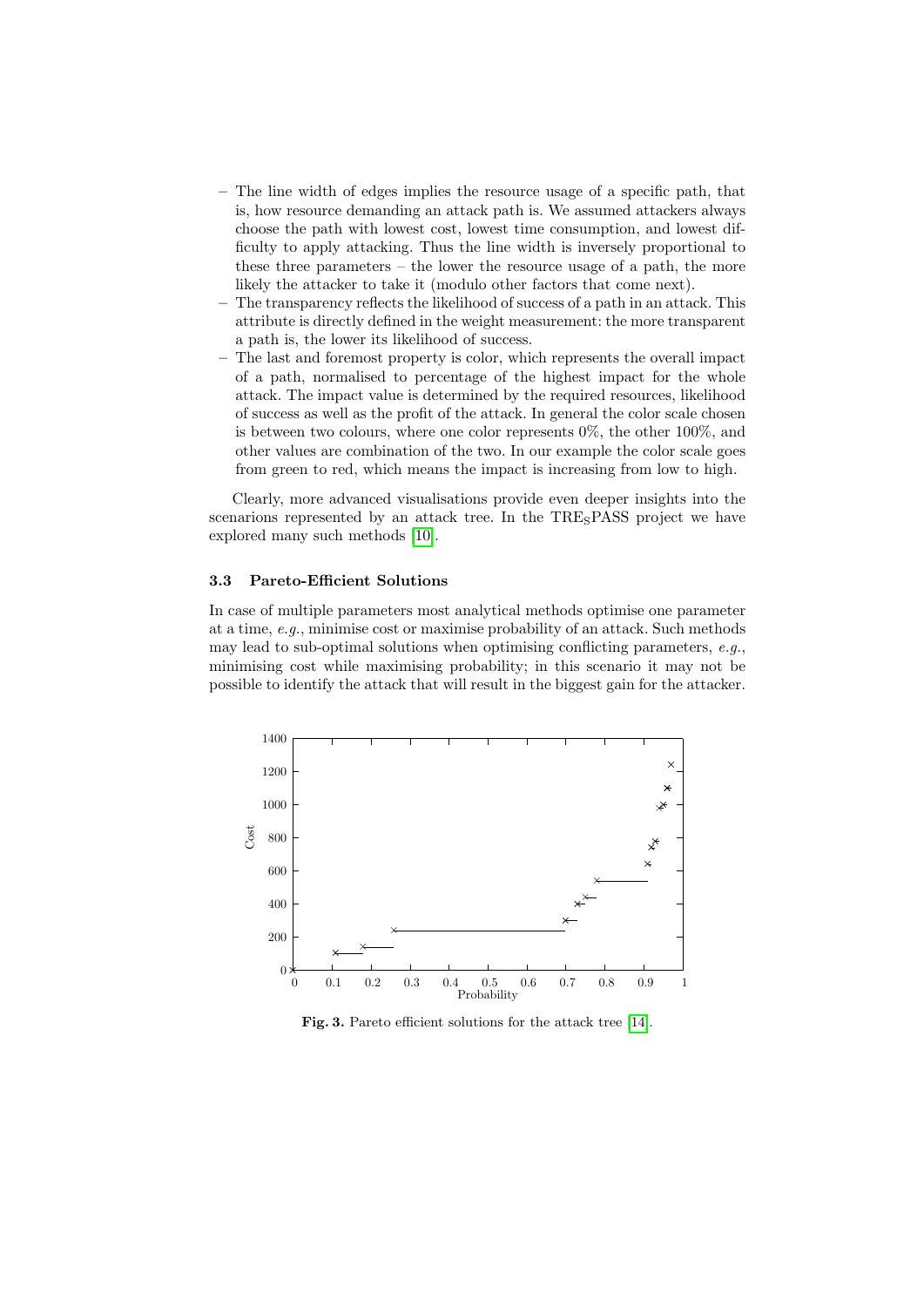Pareto-efficient solutions [\[14\]](#page-13-13) result in combinations of these conflicting parameters, and can be used to approximate the results for comparable values. Figure [3](#page-7-0) shows an example of a Pareto-efficient solutions for an attack tree that results in probability of a successful attacks ranging from 0 to 0.97 and the corresponding cost ranging from 0 to 695. Assuming that the attacker has a fixed budget or a rational attacker who will not launch an attack if the cost is higher than the expected gain, we can identify the optimal Pareto-efficient solution from this set.

We are currently experimenting with approaches for visualising this directly on the attack tree to indicate how close a path in the attack tree is to the most Pareto-efficient solution. The approach of scaling between two colours, which we applied for unary predicates as discussed above, does not carry over to binary predicates, where we, e.g., have worse attacks (for the attacker) with higher probability. We are currently considering three colours,  $e.g.,$  green – red – blue, or stretching of lines, where the colours have the same meaning as discussed above, but the path lengths are scaled depending on how close they are to the Pareto-efficient solution. The scaling would make identification of the most Pareto-efficient attack (and the ordering on attacks) straightforward, since the longer paths are more efficient.

### <span id="page-8-0"></span>4 Contribution of Components of Organisations to Attacks

Now we put the different elements described above together to visualise the relation between attack trees and system models. Remember that we require all elements in the model to have unique identifiers; we use this identifier to associate model components and attack tree actions.

As for attack trees we need a measure for how much a model element contributes to a given attack. We apply techniques similar to our earlier work on insiderness [\[15\]](#page-13-14).

### 4.1 Measuring Impact

Computing the actual impact of a model component on an attack is as difficult as computing the impact of an attack; the results can be used for ordering attacks or influence, but they should not be taken as absolute answers. With this in mind we have applied several techniques for measuring the impact of components on attacks.

As mentioned before we require the attack model to support extraction of actor and assets from the actions in an attack tree, and actions are contained in the attack-tree leafs. Leaf labels provide information about type of action, performing actor, which asset is obtained, and where the asset is obtained from. All this information is provided through the identifiers that connect the attack tree with the system model.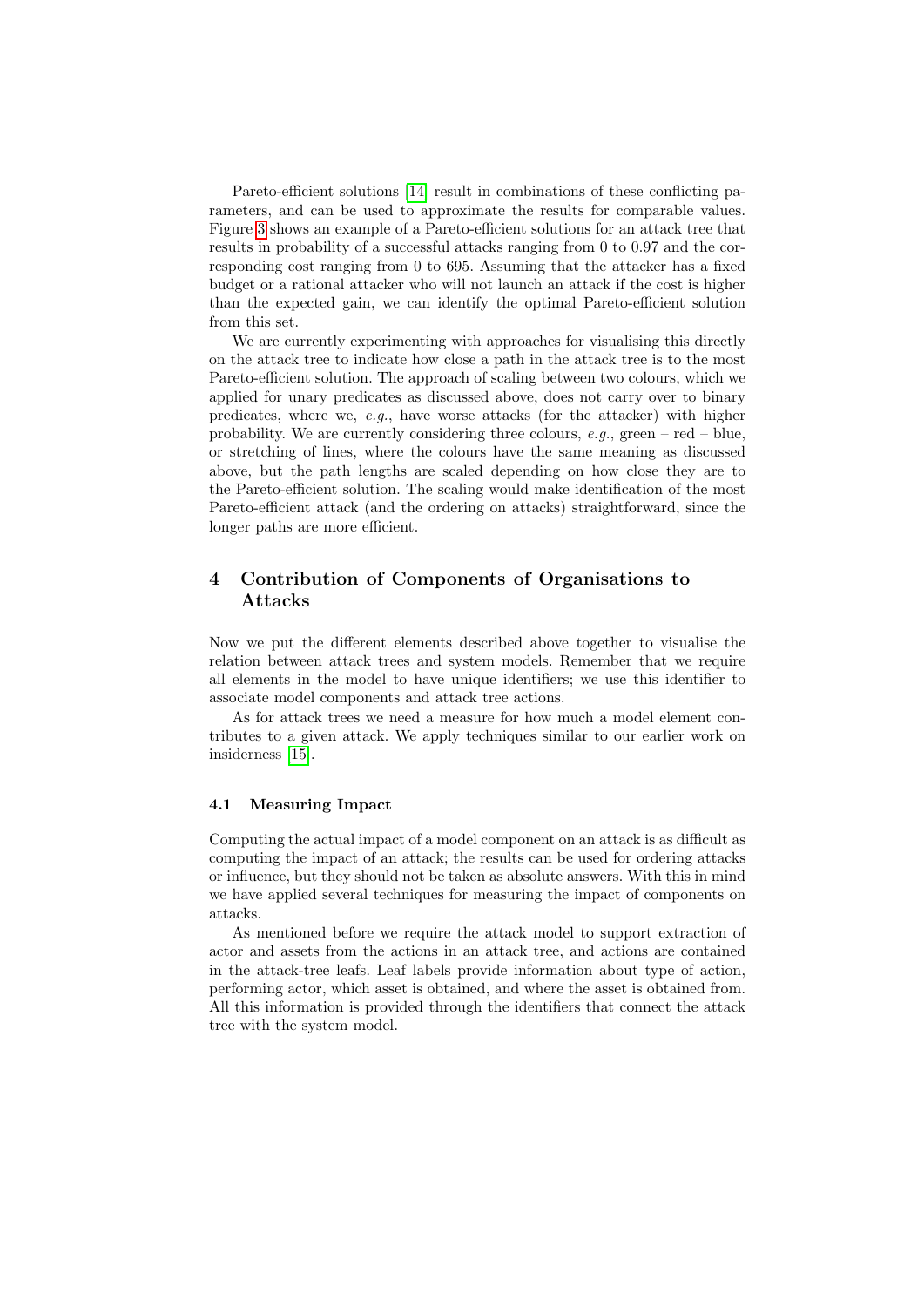#### 4.2 Counting Occurrences

The simplest concept of measuring impact is that of *counting occurrences* of identifiers. It computes for a given entity in how many places it contributes to the whole attack tree or a path. The occurrence-based ranking ignores analysis results such as impact or likelihood. It is either measured as absolute number or as percentage of occurrences of identifiers in the path or tree being analysed. It is computed per identifier id for a set of nodes in a subtree of the attack tree that represents an attack, assuming that  $id \in S$  returns 1 if true, and 0 otherwise, and that node *n* has successors  $c \in succ(n)$ :

$$
\mathcal{I}(id, n) := \begin{cases}\n[x, x] & x = (id \in actor(n)) + (id \in assets(n)), \text{ if } n \text{ is a} \\
[l, u] & l = min(\mathcal{I}(id, c)), u = max(\mathcal{I}(id, c)), \text{ if } n \text{ is a} \\
& \text{disjunctive node} \\
[l, u] & l = \sum_c \{l' | [l', .] = \mathcal{I}(id, c)\}, u = \sum_c \{u' | [., u'] = \mathcal{I}(id, c)\}, \text{ if } n \text{ is a conjunctive node}\n\end{cases}
$$
\n(1)

As a first crude measure, this impact provides a defender with a quick overview of which components of the organisation actually occur in the attack tree.

The occurrence-based impact provides for every identifier a lower and an upper bound of occurrences; for conjunctive nodes these will be the same, for disjunctive nodes the lower bound is the minimum of the lower bounds, and the upper bound is the maximum of the upper bounds of the child nodes. The combination of lower and upper bounds provides a measure for how reliable the numbers are. It also allows to identify, whether certain elements occur in all attacks: if  $\mathcal{I}(id, r) = [x, \cdot]$  for some identifier id, the root of the attack tree, and  $x > 0$ , then the element with id contains in every attack in the tree.

#### 4.3 Weighted Sum

The impact factor based on occurrences in the generated attacks is a rather crude approximation, since every occurrence of an identifiers is assigned the same impact independent on the *actual* contribution to the attack. Given that the analyses of attack trees described in Section [3.1](#page-5-1) provide us with quantitative information about attacks, we can improve over the occurrence-based ranking by weighting occurrences of identifiers with the impact of the attack they occur in. The factors we can choose from are limited by available analyses only, but include, for example, the likelihood of success, required time, difficulty, and cost.

In contrast to the occurrence-based impact we now include one of the analysis results, by weighting the count for an identifier with the weight of the path, and potentially normalising it. As before, it is either measured as absolute number or as percentage of occurrences of identifiers in a subtree of the tree being analysed.

For defining the impact, we assume for identifier  $id$  for a node n on a path in the attack tree:

<sup>–</sup> the set-membership test  $id \in S$  returns 1 if id is in S, and 0 otherwise,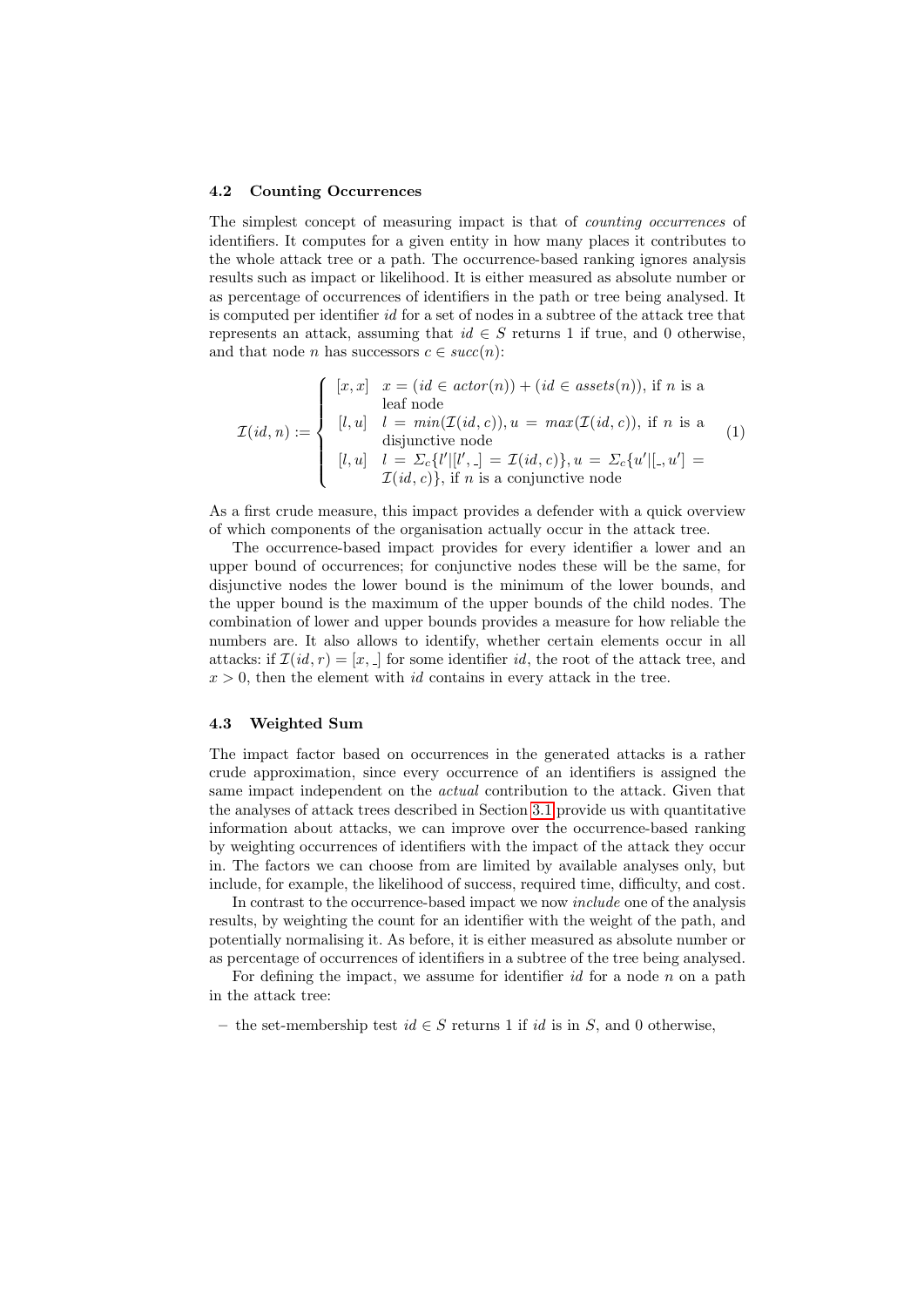

<span id="page-10-0"></span>Fig. 4. Visualisation of the weighted impact of an attack tree on the physical infrastructure part of the example model from Figure [1.](#page-4-0) Charlie is identified as the major culprit as he occurs in every single attack step. Alice is less involved, since Charlie in some attacks might steal money from the ATM directly (or the ATM altogether). It is also clear from the visualisation that the user tag on Alice's card is not used in the attack, and neither is, e.g., the bank computer C.

- $succ(n)$  returns the successors of node n in the attack tree, and
- $val(n, p)$  returns the result of the attack tree analysis for a node n in the (sub-)tree p.

Using these functions, we compute the contribution of an asset or actor with identifier id, at node n with subtree p rooted at n based on the following cases. If  $n$  is a leaf node, we obtain the result of the attack tree analysis for  $n$  and  $p$ . If  $n$  is a disjunctive node, we compute the minimal impact for successors of  $n$ . If  $n$  is a conjunctive node, the computation depends on the analysis result val we are using. If we measure difficulty, time, or cost, we value the impact to be the sum of the impact of all successors. If we measure likelihood of success, we assume the impact to be the minimal impact: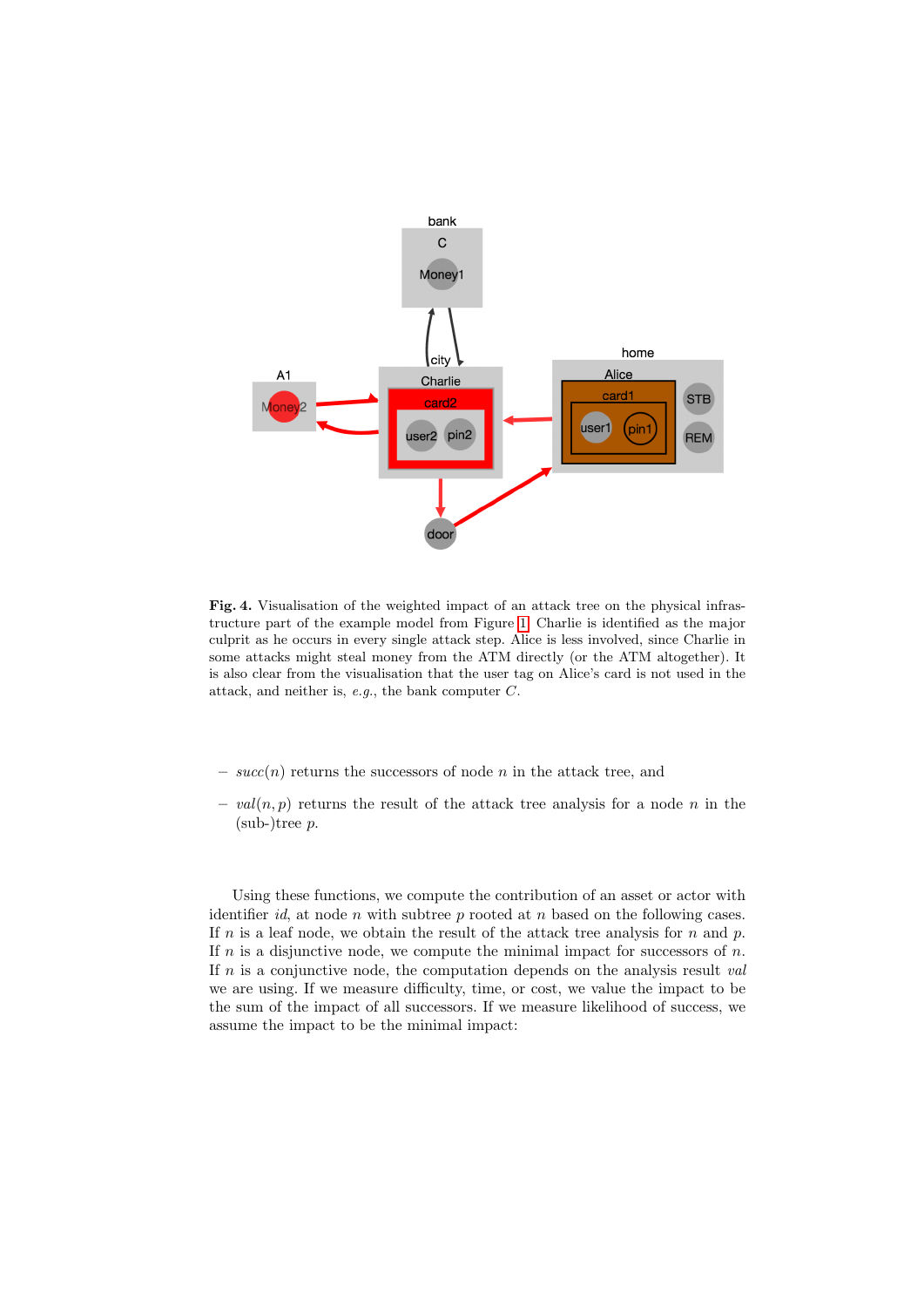$$
\mathcal{I}(id, n, p) := \begin{cases}\nv_l = val(n, p) \cdot (id \in actor(n) + id \in assets(n)) \\
\text{if } n \text{ is a leaf node} \\
v_d = min_{c \in succ(n)}(\mathcal{I}(id, c, p)) \\
\text{if } n \text{ is a disjunctive node} \\
v_{ca} = \sum_{c \in succ(n)}\mathcal{I}(id, c, p) \\
\text{if } n \text{ is a conjunctive node and we} \\
\text{measure difficulty, time, or cost} \\
v_{cm} = min_{c \in succ(n)}(\mathcal{I}(id, c, p)) \\
\text{if } n \text{ is a conjunctive node and we} \\
\text{measure likelihood of success}\n\end{cases}
$$
\n(2)

Figure [4](#page-10-0) shows the visualisation based on the weighted impact. For example, the impact of Alice and her card on the attacks is different from the impact of Charlie; for occurrence-based visualisations we would have expected a similar result since they do not occur in all attacks. The reason is another, though: the difference in impact is due to the fact that Charlie might decide to steal the ATM, which has lower cost and higher chance of success than,  $e.g.,$  social engineering Alice.

### 4.4 Visualising Paths

Depending on the kind of attack trees, they contain information about moves of the attacker in the organisation or not. If the move information is contained in the attack tree, then the methods above extend to visualising in the system model, which locations of the modelled organisation are most important for the attack. This information is especially interesting for deciding, e.g., about the need for (better) surveillance.

### 4.5 Visualising Pareto-efficient Solutions

As mentioned in Section [3.3,](#page-7-1) visualising Pareto-efficient solutions requires special approaches due to the fact that the best solution may be in the middle of the spectrum of possible attacks. Therefore, it may be important to visualise not only the best solution, but also identifying solutions that are worse or better, but are not chosen due to the efficiency criterion. The three-colour option discussed above is also applicable in the model setting; other approaches such as the scaling of edges do not carry over since different attacks with differing quantitative valuations must be visualised on the same model.

### 4.6 Visualising different components

There exist many different analyses on attack trees, and it may be interesting to investigate and visualise several values combined on a system model. For many interesting counting approaches, e.g., the ones discussed here, one can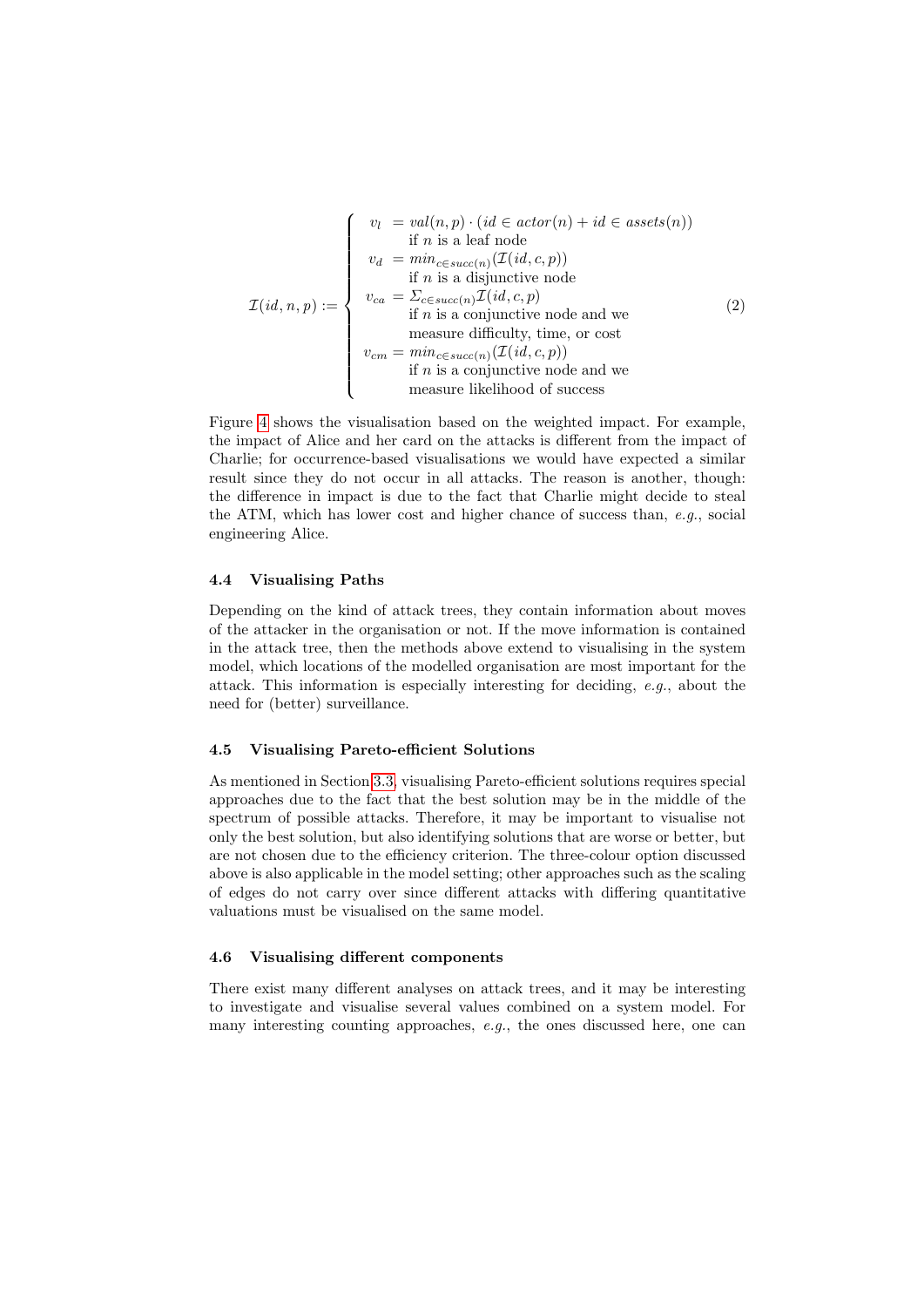combine different values into a vector, and apply for each value the targeted counting operation. Since the values generally may not be comparable directly, one then can either apply Pareto-based techniques, visualise the different values simultaneously, or apply a summation function that combines the individual values.

### <span id="page-12-0"></span>5 Conclusion

Modern organisations are complex socio-technical systems. Understanding the interactions between the organisation's infrastructure, IT system, and human actors is difficult; understanding possible attacks on the organisation even more so. While attack trees are a natural approach to communicate risks and possible attacks, it is often hard to estimate, which parts of an organisation contribute to these attacks. Even worse, attack trees tend to be so huge that they are hard to understand. Visualising the attack trees directly eases the treatment, but still leaves defenders with large trees; what is needed is an approach that relates the model to attacks.

In this article we have presented a systematic approach for such a mapping of the results of attack generation back to system models. The visualisation can be based on arbitrary counting of occurrences of model elements in the generated attacks. We have presented two such approaches based on simple occurrence and weighted occurrence. More complex ones could, e.g., also take the role of actors into account, such as attacker, victim, or social engineered.

In the TRE<sub>S</sub>PASS project [\[7\]](#page-13-5), visualisations such as our approach contribute to the attack navigator [\[16,](#page-14-0) [17\]](#page-14-1). Beyond this, the techniques presented here are widely applicable. Our approach is agnostic to the underlying system and attack models. The only requirement is the ability to associate actions and the involved artefacts in the attack model with elements in the system model, and to obtain quantitative judgments about the attacks. While the techniques discussed in this work especially target IT security attacks, the techniques are applicable to any kind of attacks and risks.

We are currently working on further refinement of the visualisations, e.g., for Pareto-efficient solutions, and on more advanced counting functions. As mentioned above, it would be interesting to take the role of an actor into account. We are also investigating how to extend our approach to attack-defence trees [\[18\]](#page-14-2), which combine actions by attackers with mitigating actions by defenders.

### Acknowledgment

Min Gu is an Erasmus Mundus student and receives funding from NordSecMob – Master's Programme in Security and Mobile Computing. Part of the research leading to these results has received funding from the European Union Seventh Framework Programme (FP7/2007-2013) under grant agreement no. 318003 (TRESPASS). This publication reflects only the authors' views and the Union is not liable for any use that may be made of the information contained herein.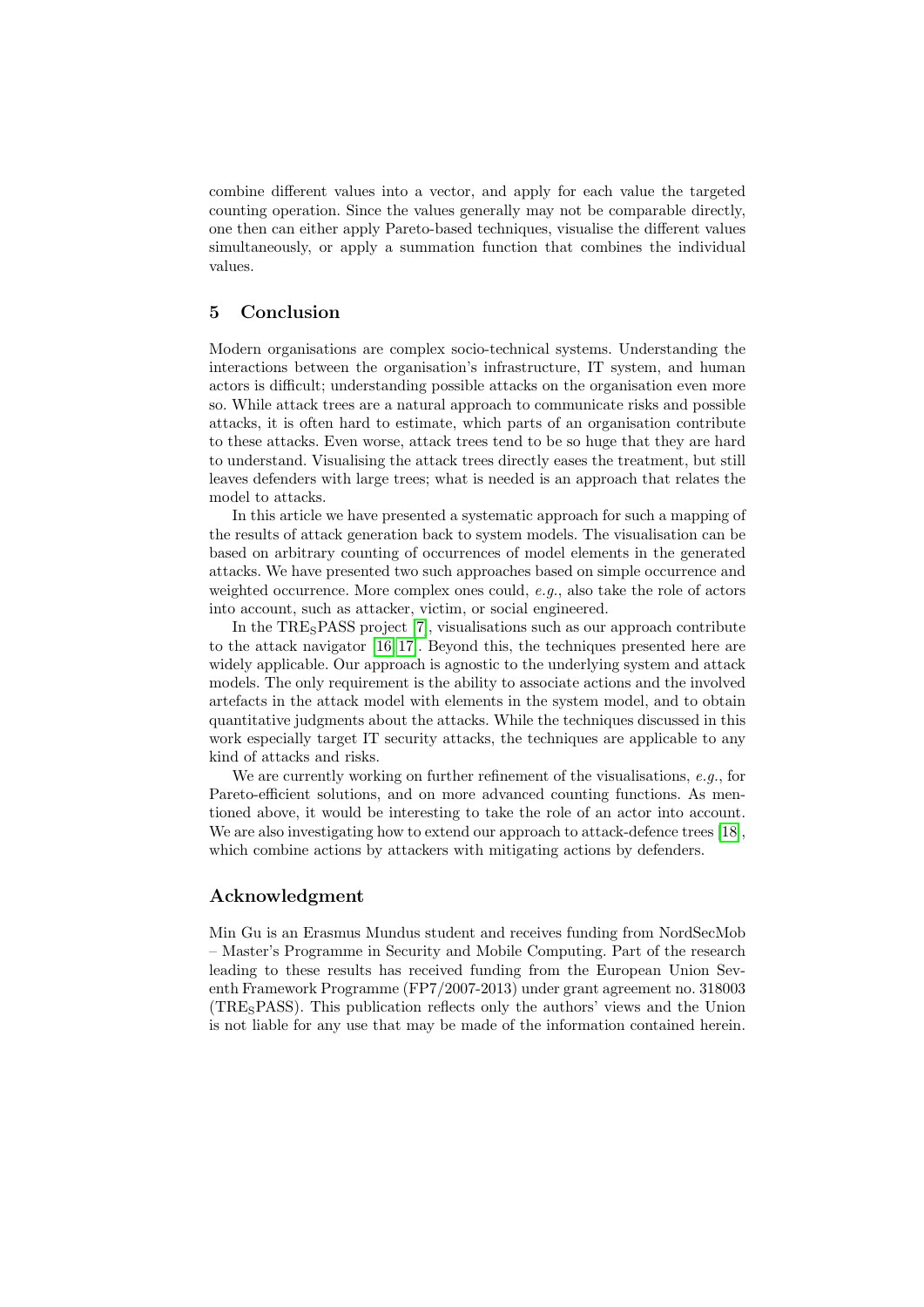### References

- <span id="page-13-0"></span>1. BBC News: Hack attack causes 'massive damage' at steel works. Available from <http://www.bbc.com/news/technology-30575104>. (2014) Last visited October 15, 2015.
- <span id="page-13-1"></span>2. Schneier, B.: Attack Trees: Modeling Security Threats. Dr. Dobb's Journal of Software Tools 24(12) (1999) 21–29
- <span id="page-13-2"></span>3. Kordy, B., Piètre-Cambacédès, L., Schweitzer, P.: Dag-based attack and defense modeling: Don't miss the forest for the attack trees. Computer Science Review 13-14  $(2014)$  1 – 38
- <span id="page-13-3"></span>4. Vigo, R., Nielson, F., Nielson, H.R.: Automated generation of attack trees. In: Proceedings of the 27th Computer Security Foundations Symposium (CSF), IEEE (2014) 337–350
- <span id="page-13-11"></span>5. Ivanova, M.G., Probst, C.W., Hansen, R.R., Kammüller, F.: Transforming graphical system models to graphical attack models. In Mauw, S., Kordy, B., Jajodia, S., eds.: Graphical Models for Security. Volume 9390 of Lecture Notes in Computer Science., Springer (2015) 82–96
- <span id="page-13-4"></span>6. Ivanova, M.G., Probst, C.W., Hansen, R.R., Kammüller, F.: Attack tree generation by policy invalidation. In Akram, R.N., Jajodia, S., eds.: Information Security Theory and Practice. Volume 9311 of Lecture Notes in Computer Science., Springer (2015) 249–259
- <span id="page-13-5"></span>7. The TRESPASS Consortium: Project web page. Available at [http://www.](http://www.trespass-project.eu) [trespass-project.eu](http://www.trespass-project.eu). Last visited April 2016.
- <span id="page-13-6"></span>8. Kammüller, F., Probst, C.W.: Invalidating policies using structural information. In: 2nd International IEEE Workshop on Research on Insider Threats (WRIT'13), IEEE (2013) Co-located with IEEE CS Security and Privacy 2013.
- <span id="page-13-7"></span>9. Kammüller, F., Probst, C.W.: Combining generated data models with formal invalidation for insider threat analysis. In: 3rd International IEEE Workshop on Research on Insider Threats (WRIT'14), IEEE (2014) Co-located with IEEE CS Security and Privacy 2014.
- <span id="page-13-8"></span>10. Li, E., Barendse, J., Brodbeck, F., Tanner, A.: From A to Z: Developing a Visual Vocabulary for Information Security Threat Visualisation. In: Graphical Models for Security. (2016)
- <span id="page-13-9"></span>11. Probst, C.W., Hansen, R.R.: An extensible analysable system model. Information Security Technical Report 13(4) (November 2008) 235–246
- <span id="page-13-10"></span>12. Dimkov, T., Pieters, W., Hartel, P.H.: Portunes: Representing attack scenarios spanning through the physical, digital and social domain. In Armando, A., Lowe, G., eds.: Automated Reasoning for Security Protocol Analysis and Issues in the Theory of Security. Volume 6186 of Lecture Notes in Computer Science., Springer (2010) 112–129
- <span id="page-13-12"></span>13. Lenin, A., Willemson, J., Sari, D.P.: Attacker profiling in quantitative security assessment based on attack trees. In Bernsmed, K., Fischer-Hübner, S., eds.: Nordic Conference on Secure IT Systems. Volume 8788 of Lecture Notes in Computer Science. (2014) 199–212
- <span id="page-13-13"></span>14. Aslanyan, Z., Nielson, F.: Pareto efficient solutions of attack-defence trees. In Focardi, R., Myers, A.C., eds.: Principles of Security and Trust. Volume 9036 of Lecture Notes in Computer Science., Springer (2015) 95–114
- <span id="page-13-14"></span>15. Probst, C.W., Hansen, R.R.: Reachability-based Impact as a Measure for Insiderness. In: 5th International Workshop on Managing Insider Security Threats (MIST 2013). (2013)